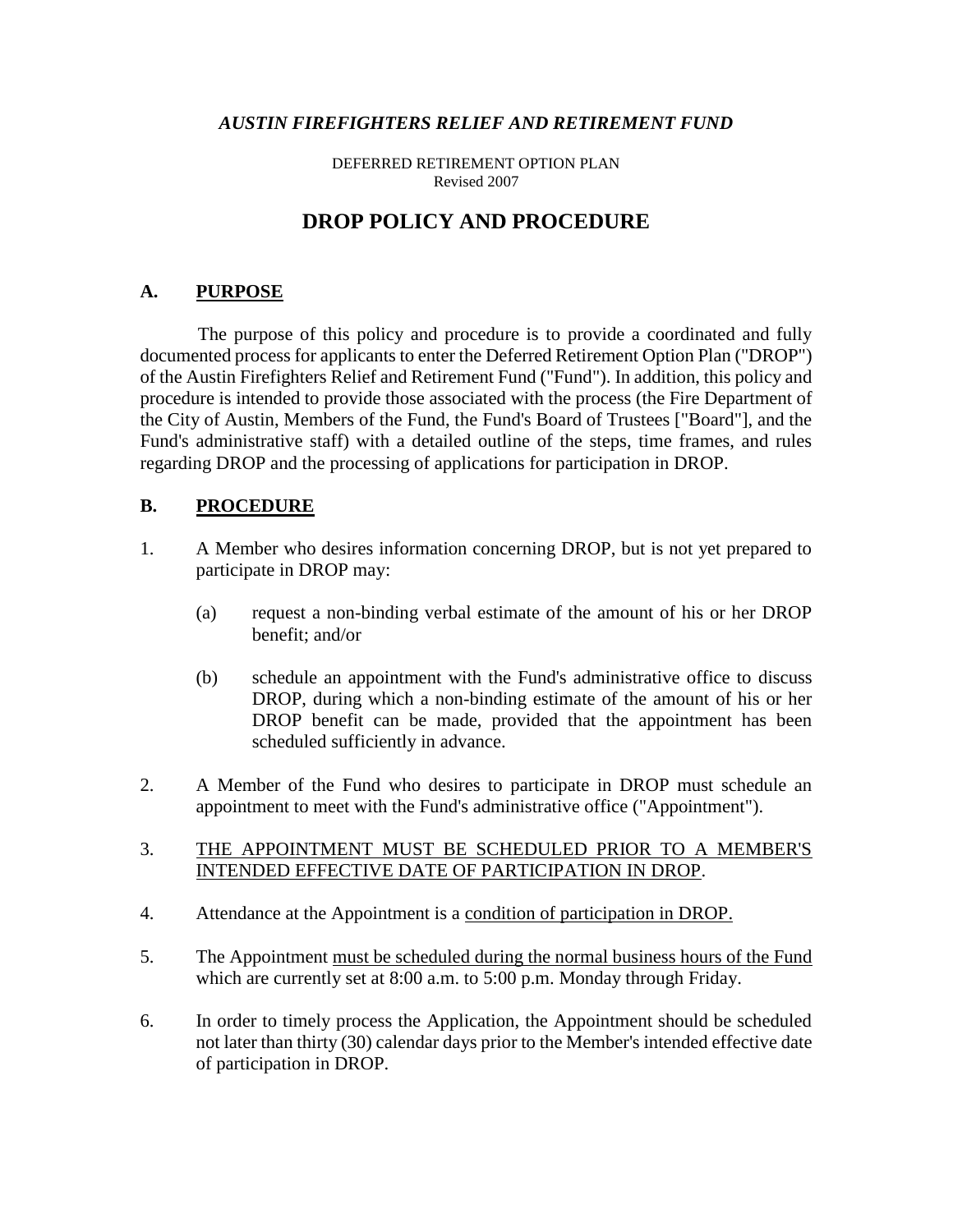- 7. No Appointment will be scheduled later than two (2) business days prior to the Member's intended effective date of participation in DROP. In the event the Member's intended effective date of participation in DROP falls on a weekend, the appointment cannot be made later than the preceding Wednesday of that business week.
- 8. If time permits, the Fund's administrative office will mail information pertaining to DROP participation to the Member prior to the Appointment.
- 9. A Member must bring the following items to the Appointment:
	- (a) a copy of his/her birth certificate;
	- (b) if married, a copy of his/her marriage certificate;
	- (c) a copy of his/her divorce decree if divorced since becoming a member,
	- (d) a copy of the birth certificate for any unmarried child under the age of twenty-two, other than a child who has been determined by the Board not to be dependent on the Member; and
	- (e) the social security numbers for any child described above and for the Member's current spouse, if any.
- 10. In the event a Member who is married desires to designate a beneficiary other than his or her spouse for DROP benefits, the Member's spouse must also attend the Appointment for the purpose of exercising his or her consent to such beneficiary designation;
- 11. During the Appointment, the System's administrative staff will:
	- (a) inform the Member of the contents of this policy and procedure, the application for participation in DROP ("Application"), the distribution election form ("Distribution Form"), the beneficiary designation form ("Beneficiary Form"), and the then-current form for resigning from the Austin Fire Department ("Resignation");
	- (b) respond to any questions the Member may have concerning the contents of this policy and procedure, Article 8 of the Act governing the Fund (Article 6243e.l, Vernon's Texas Civil Statutes), the Application, the Distribution Form, the Beneficiary Form, and the Resignation;
	- (c) respond to any questions the Member or the Member's spouse may have regarding the required spousal consent should the Member desire to designate a beneficiary other than his or her spouse for DROP benefits;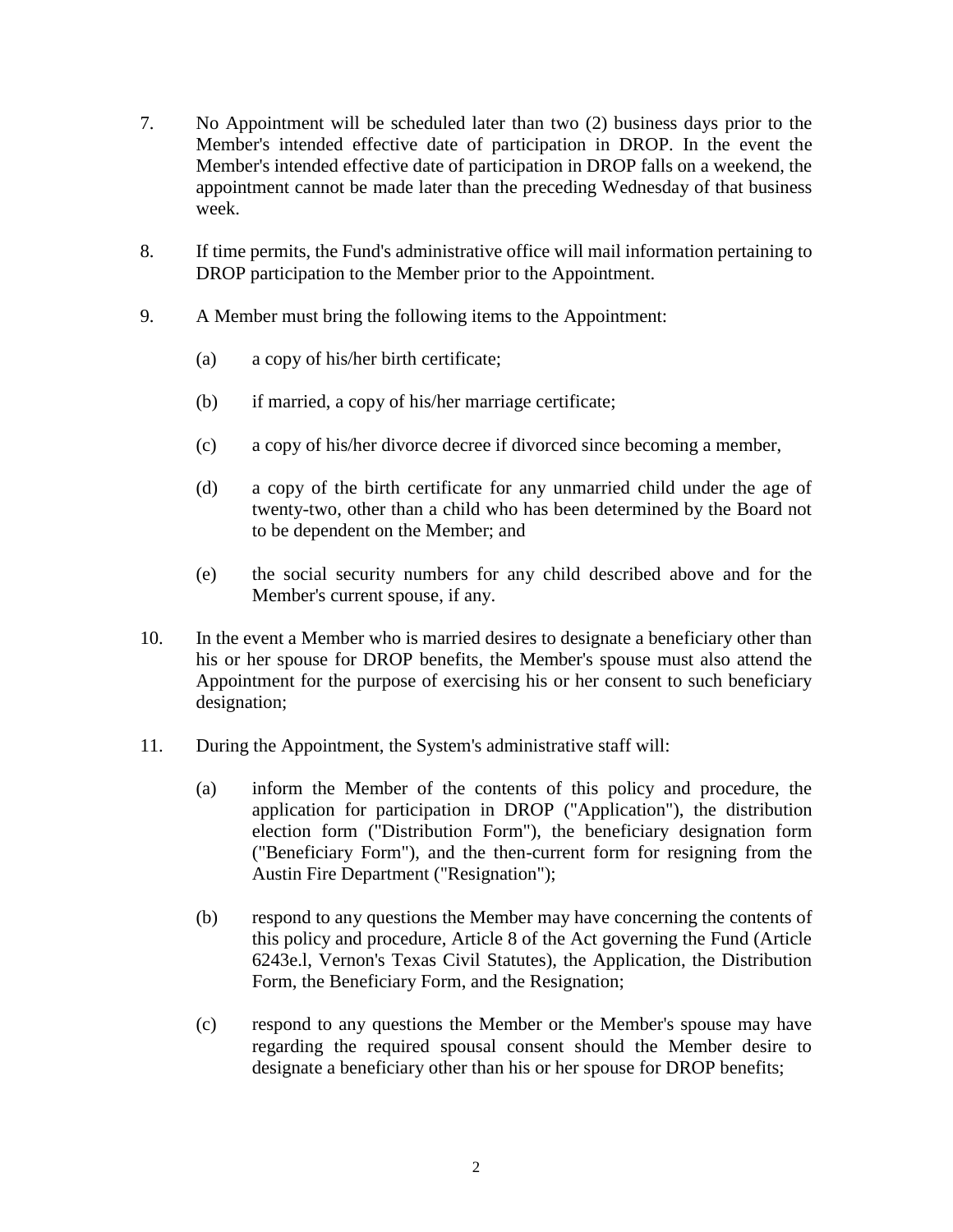- (d) accept the Application should the Member choose to elect to participate in DROP;
- (e) accept the Resignation should the Member choose to elect to participate in DROP; and
- (f) accept the Distribution Form, should the Member (during the course of the Appointment) desire to elect the form in which his or her DROP benefit is to be distributed.
- 12. A member who elects to participate in DROP must sign the Application and the Resignation, initialing every page, and must verify in writing that he or she:
	- (a) understands the terms and conditions of DROP, as expressed in this policy and procedure and as set forth in Article 8 of the Act governing the Fund;
	- (b) in making the election to participate in DROP has relied entirely on this policy and procedure and Article 8 of the Act governing the fund;
	- (c) is irrevocably resigning from the Austin Fire Department on a date not later than the date set forth in the Resignation, which date may not be later than the second anniversary of the date the Member will begin participation in DROP; and
	- (d) has had the opportunity to consult a tax advisor of the Member's own choosing.
- 13. In the event that the Member wishes to designate a beneficiary other than his or her spouse for DROP benefits, the Fund's administrative staff will obtain a notary public to witness the spouse's written consent to such designation.
- 14. A Member may designate a contingent beneficiary who will receive the DROP benefits in the event the first beneficiary dies prior to or within 72 hours after the death of the Member.
- 15. The Fund's administrative office will review the Application and Resignation, and the Distribution Form (if any) in order to determine whether they were properly and fully completed.
- 16. Upon full completion, the Application will be placed on the agenda for a Board meeting for approval. If granted, said approval shall be effective on the first day of the month following the date on which the Member filed the Application.
- 17. Within a reasonable period of time after Board approval of the Application, the Fund's administrative office will: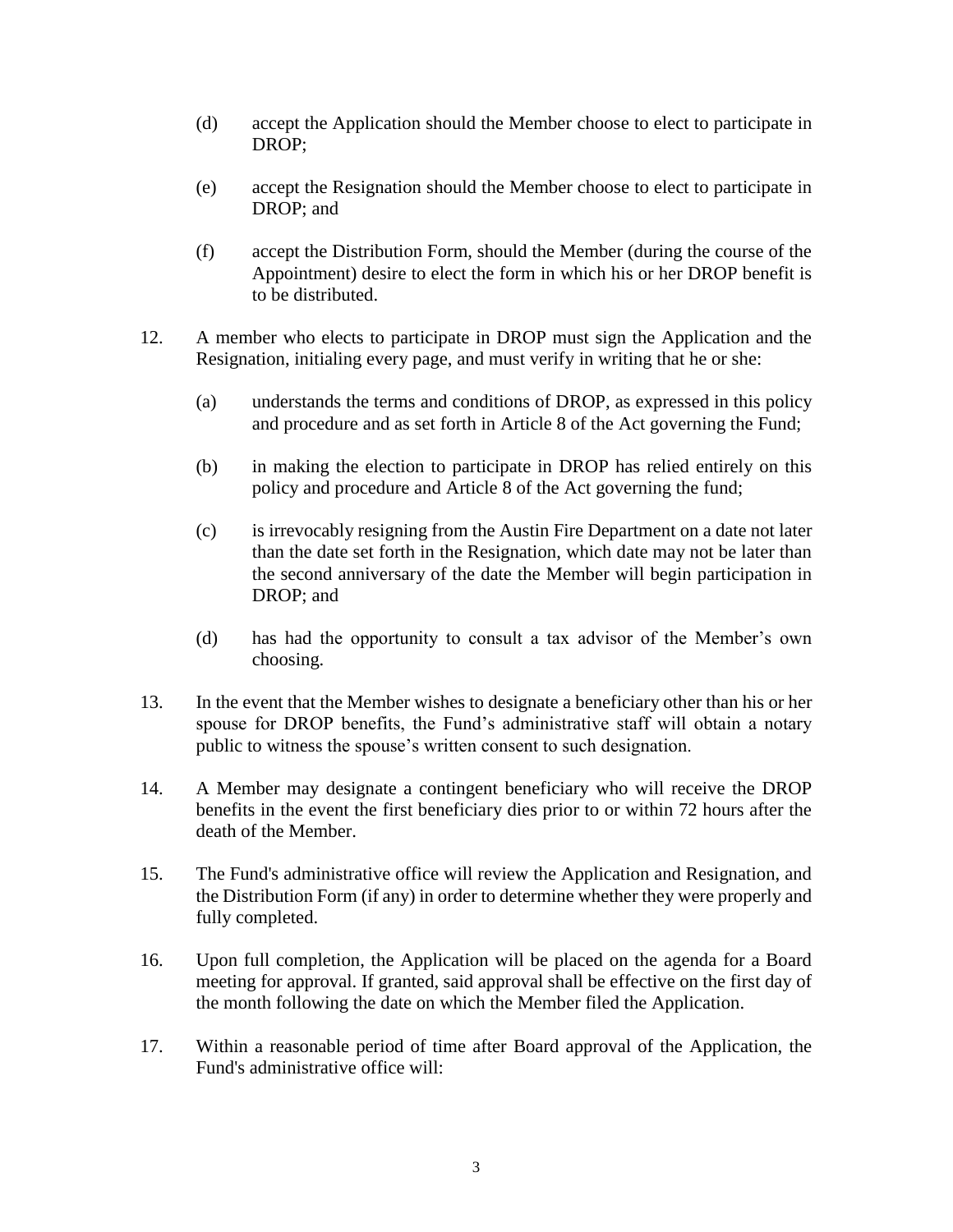- (a) notify the Member of the Board's approval of the Application, including the exact calculation of the amounts of DROP benefits to be credited to the Member: and
- (b) arrange for the separate accounting of the Member's DROP benefits.
- 18. The Fund's administrative office will only provide annual balance statements to DROP participants. The Fund's administrative office will also respond to other balance inquiries, but only if such inquiries are in writing, and only if made by a DROP participant pertaining to his or her DROP benefits, the designated beneficiary of such DROP participant, the spouse of such DROP participant, or the legal representative for each, respectively.
- 19. Should a DROP participant desire to change his or her designated beneficiary, the DROP participant must execute a Beneficiary Form. The Fund's administrative office will provide the DROP participant with a Beneficiary Form upon request. The effect of the Beneficiary Form is to revoke all prior designations of beneficiary for the DROP participant's DROP benefits. As a consequence, the DROP participant must again obtain the consent of his or her spouse if the beneficiary is other than the spouse, and such consent must be witnessed by a notary public. The signed original of the Beneficiary Form must be returned to the Fund's administrative office, and the Fund's administrative office will not accept a Beneficiary Form that designates a beneficiary other than the DROP participant's spouse unless such spousal consent is obtained and witnessed by a notary public.
- 20. A DROP participant who has or will terminate his or her employment with the City of Austin as a firefighter must schedule an appointment to meet with the Fund's administrative office prior to his or her receipt of any retirement pension or DROP benefit ("Exit Consultation").
- 21. If time permits, the Fund's administrative office will mail the DROP participant all forms necessary for receipt of a retirement pension and DROP benefits.
- 22. During the Exit Consultation, the DROP participant must be prepared to execute the following forms:
	- (a) Federal Income Tax Withholding; and
	- (b) application for direct deposit of retirement pension and DROP benefit.
- 23. The Fund's administrative office will review each of the forms described in Paragraph B22 in order to determine whether it was properly and fully completed.
- 24. The DROP participant must bring the following to the Exit Consultation: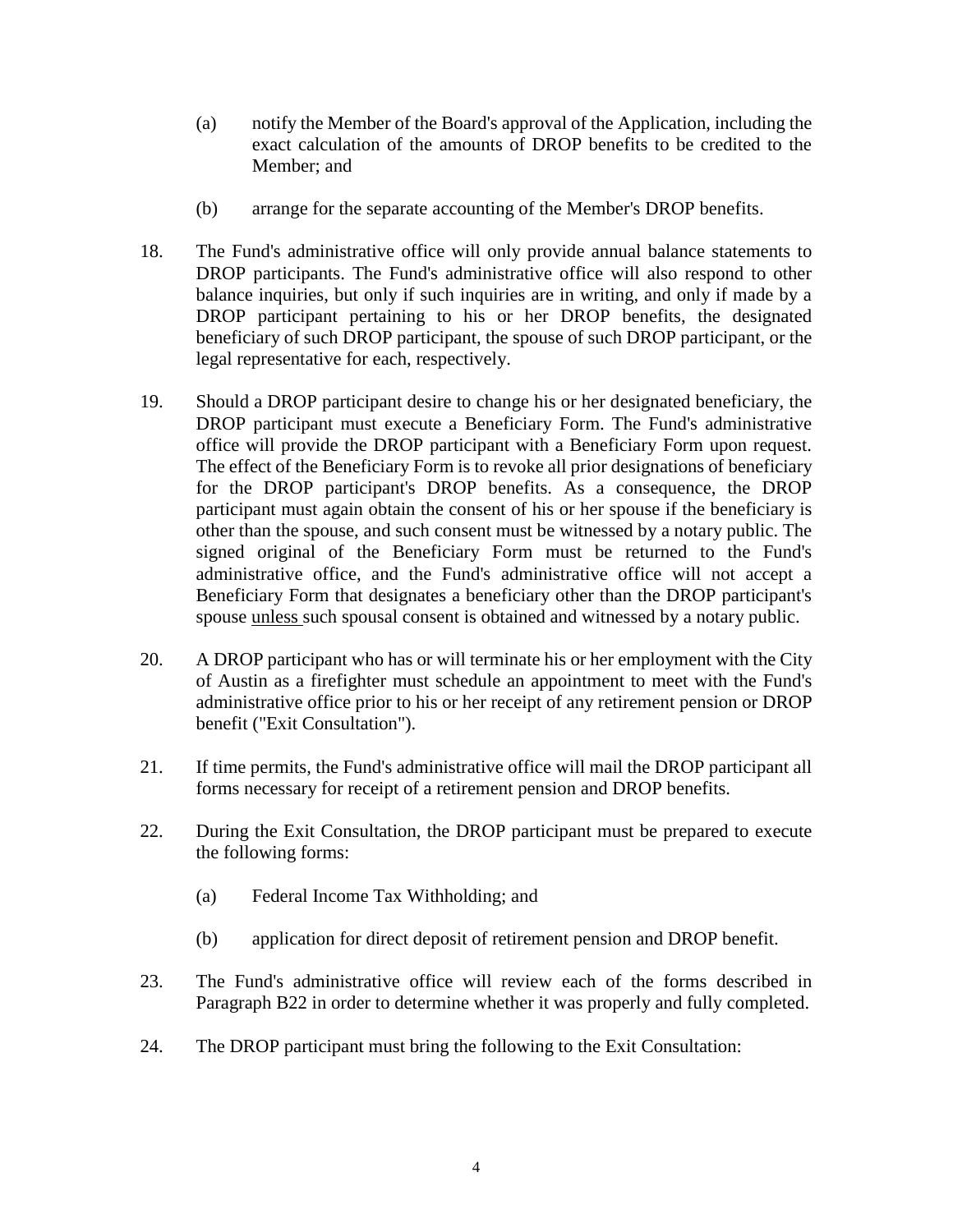- (a) a copy of any divorce decree if divorced subsequent to the filing of his or her Application with the Fund's administrative office; and
- (b) a copy of a marriage certificate if married or remarried subsequent to the filing of his or her Application with the Fund's administrative office.
- 25. Subsequent to the Exit Consultation, the Fund's administrative office will place the DROP participant's application for a retirement pension on the Board agenda for the next following regularly scheduled Board meeting for approval, provided that it has been received at least ten (10) business days prior to that meeting.
- 26. Within a reasonable period of time after the Board's approval of the DROP participant's retirement pension, the Fund's administrative office shall:
	- (a) Notify the DROP participant of the Board's approval of his or her application for a retirement pension;
	- (b) Notify the appropriate department of the City of Austin of the Board's approval of the DROP participant's application for a retirement pension; and
	- (c) Make all necessary arrangements for the payment of the DROP participant's retirement pension.
- 27. The Fund's administrative office will provide DROP Participants with Distribution Forms upon request. DROP participants may select, change, or modify their election on the Distribution Form at any time by executing a Distribution Form and delivering the original to the Fund's administrative office.
- 28. If the Fund's administrative office does not receive a Distribution Form from a DROP participant by the time such participant attains the age of seventy and onehalf (70-1/2), such DROP participant will conclusively and irrevocably be deemed to have elected to receive his or her DROP benefits in the form of a single-payment distribution to be made to the participant not later than April 1 of the year after the member attained age 70-1/2.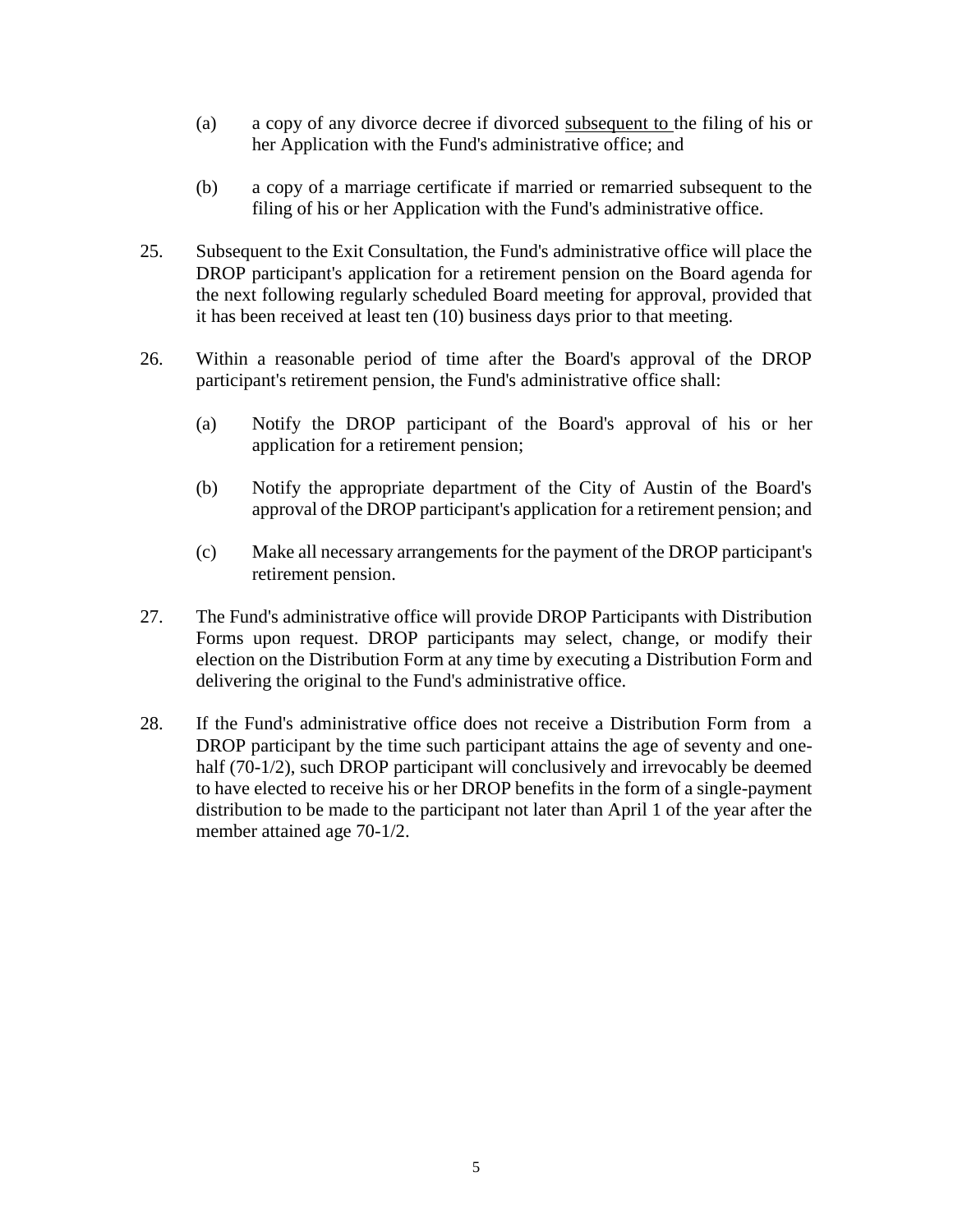## **C. GENERAL RULES**

- 1. In order to be eligible to participate in DROP, a Member must, as of his or her intended date of participation in DROP:
	- (a) Have attained the age fifty (50) years and have at least ten (10) years of service credit in the Fund; OR
	- (b) Have at least twenty-five (25) years of service credit in the Fund, regardless of age.
- 2. A Member's election to participate in DROP is irrevocable.
- 3. If a Member who participates in DROP terminates his or her employment with the City of Austin as a firefighter and is subsequently re-hired as a firefighter, the Member may only rejoin the fund as a participant in DROP.
- 4. Because of the complexity in estimating the actuarial costs of DROP, the Act governing the Fund provides that (if there is a significant actuarial loss to the Fund) the Board -- not sooner than January 1, 2000 -- may:
	- (a) Reduce the interest paid on DROP accounts, or take other action that would reduce the future credits to DROP accounts, but only for all DROP accounts that are established after the effective date of such action by the Board; or
	- (b) Terminate the deferred retirement option plan for all Members who have not at that time established a DROP account.
- 5. As used in this policy and procedure, the effective date of a Member's retirement is the date (on or after the Member's separation from service as a firefighter) when a person has applied for and is eligible to begin receiving a service retirement benefit. The effective date of retirement also controls to whom survivor benefits are paid in the event of the death of a DROP participant.

## **D. DROP PARTICIPATION PRIOR TO RETIREMENT ("FORWARD DROP")**

- 1. If a Member begins participation in DROP before the effective date of the Member's retirement, a separate DROP account shall be created in the Member's name in the Fund.
- 2. A Member who participates in DROP shall continue to make all contributions required under Section 10.01 of the Act governing the Fund until date of retirement. The Member's contributions under Section  $10.01(c)$  that are made after the effective date of participation in DROP shall be credited to the Member's DROP account instead of to the Member's individual account with the Fund.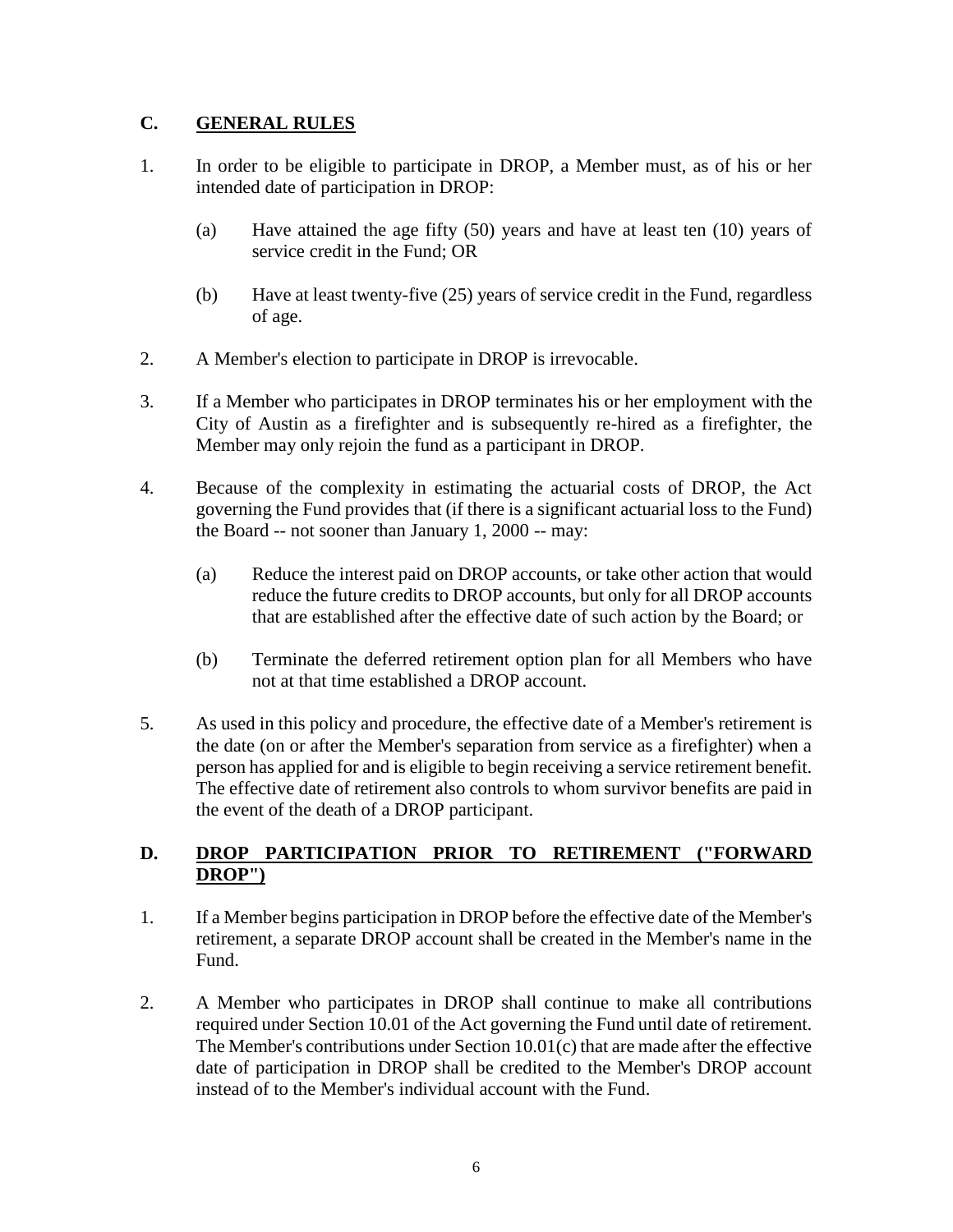- 3. Each month after the effective date of a Member's participation in DROP and until the Member's retirement, an amount equal to the retirement annuity that the Member would have received under Section 5.03 of the Act governing the Fund for that month (if the Member had left active service and been granted a retirement annuity on the effective date of DROP participation) shall be credited to the Member's DROP account.
- 4. Amounts held in a Member's DROP account shall be credited monthly with interest at a rate equal to one-twelfth of five percent until the Member's retirement.
- 5. The amount credited monthly to the Member's DROP account:
	- (a) may not be increased as a result of any increases in the formula used in computing service retirement benefits under Section 5.04 of the Act governing the Fund that occurs after the effective date of the Member's election to participate in DROP;
	- (b) shall be increased by any annual cost-of-living adjustments under Section 9.04 of the act governing the Fund that occur between the effective date of the Member's election to participate in DROP and the effective date of the Member's retirement, but only as to amounts credited to the Member's DROP account after a cost-of-living adjustment; and
	- (c) is subject to the limitations prescribed by Section 9.03 of the Act governing the Fund (the limitations imposed by Section 415 of the Internal Revenue Code) (a copy of Section 9.03 is attached to this Policy and Procedure).
- 6. A Member who participates in DROP becomes ineligible for any disability benefit under Article 6 ("Disability Retirement Benefits") of the Act governing the Fund. (Under current federal income tax law, a pension payable by reason of disability may be entitled to favorable tax treatment.) Instead, if the Board determines that the Member would have been eligible for disability retirement, the Member shall receive a normal service retirement annuity as described in Section 5.04 of the Act governing the Fund, together with distributions from the Member's DROP account.
- 7. When a DROP participant terminates employment with the City of Austin as a firefighter, the Member will receive his or her retirement annuity, calculated as if the Member had terminated covered employment on the effective date of his or her participation in DROP. The Member also will receive authorized distributions from the Member's DROP account.

#### **E. ESTABLISHMENT OF DROP ACCOUNT AT RETIREMENT ("BACK DROP")**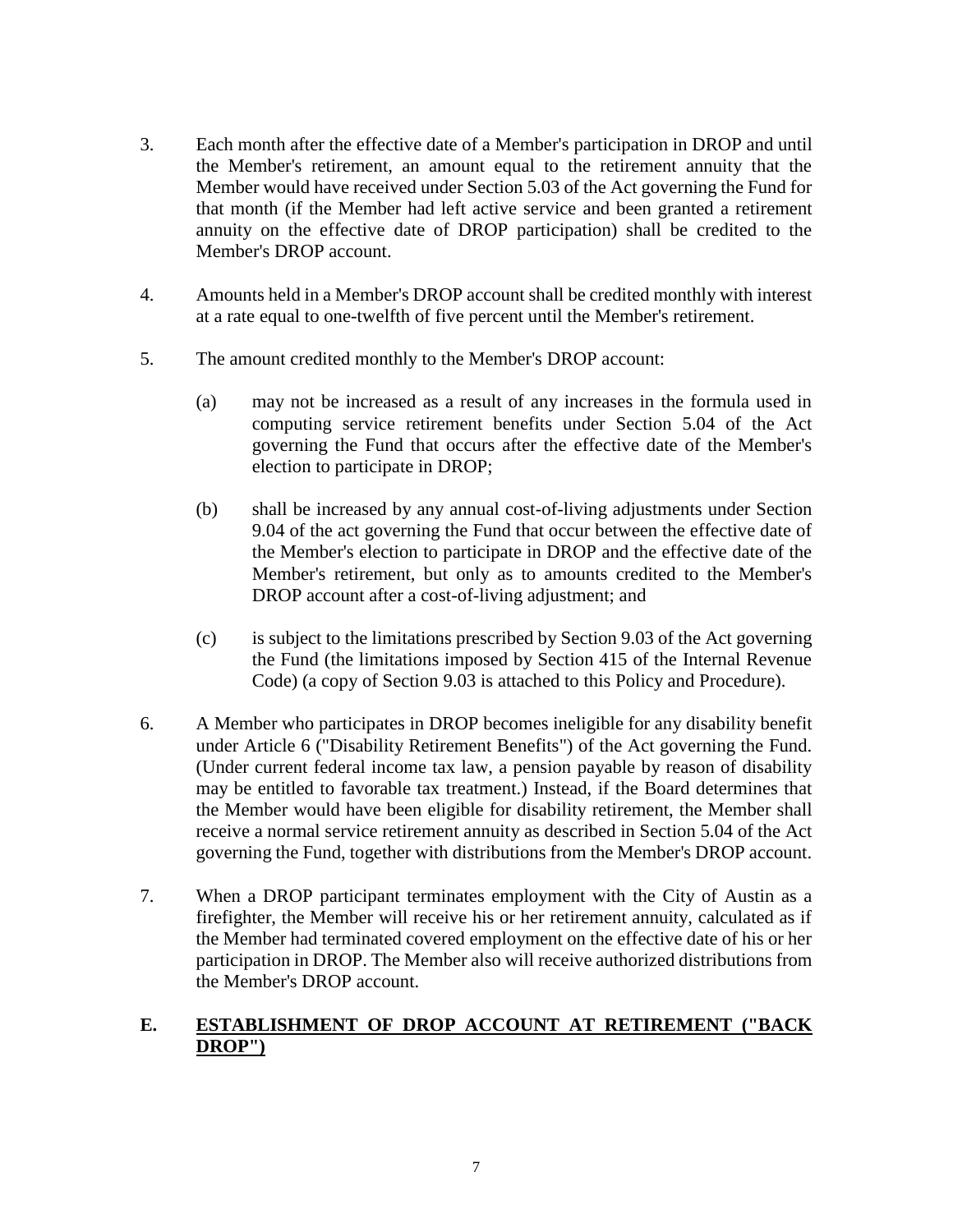- 1. Instead of electing to participate in DROP before actual retirement, a Member who is eligible for normal service retirement may elect to terminate active service as a firefighter and establish a DROP account on the effective date of retirement.
- 2. In that event, a separate DROP account shall be created in the Member's name in the Fund. On the effective date of the Member's retirement, an amount equal to the credits that the Member's DROP account would have received (including interest) if the Member had established the DROP account after becoming eligible for normal service retirement (but not for more than two years before the effective date of the Member's retirement) shall be credited to the Member's DROP account.
- 3. The amount credited to the Member's DROP account is subject to the limitations prescribed by Section 9.03 of the Act governing the Fund (the limitations imposed by Section 415 of the Internal Revenue Code) (a copy of Section 9.03 is attached to this Policy and Procedure).
- 4. The date used as the beginning date for making computations under paragraph E.2, above, shall be the effective date of that Member's election to participate in the DROP.
- 5. Upon retirement, the Member will receive his or her retirement annuity. The Member also will receive authorized distributions from the Member's DROP account.

# **F. DISTRIBUTIONS FROM A MEMBER'S DROP ACCOUNT**

- 1. No DROP benefit will be paid (or otherwise distributed) to a DROP participant until the effective date of the Board's grant of a retirement annuity to the DROP participant.
- 2. No DROP benefit will be paid to a designated beneficiary of a DROP benefit until the effective date of Board approval of such payment. The Board will not approve the payment of DROP benefits to a designated beneficiary until such time as it receives sufficient documentation of the DROP participant's death.
- 3. No DROP distribution shall be made to any participant who has not attained age fifty-nine and one-half (59-1/2) at the time of the distribution unless either:
	- (a) the participant had attained age fifty (50) prior to terminating covered employment; OR
	- (b) The distribution is made in the form of a rollover to an individual retirement account or an eligible governmental deferred compensation plan as defined in Section 457 of the Internal Revenue Code.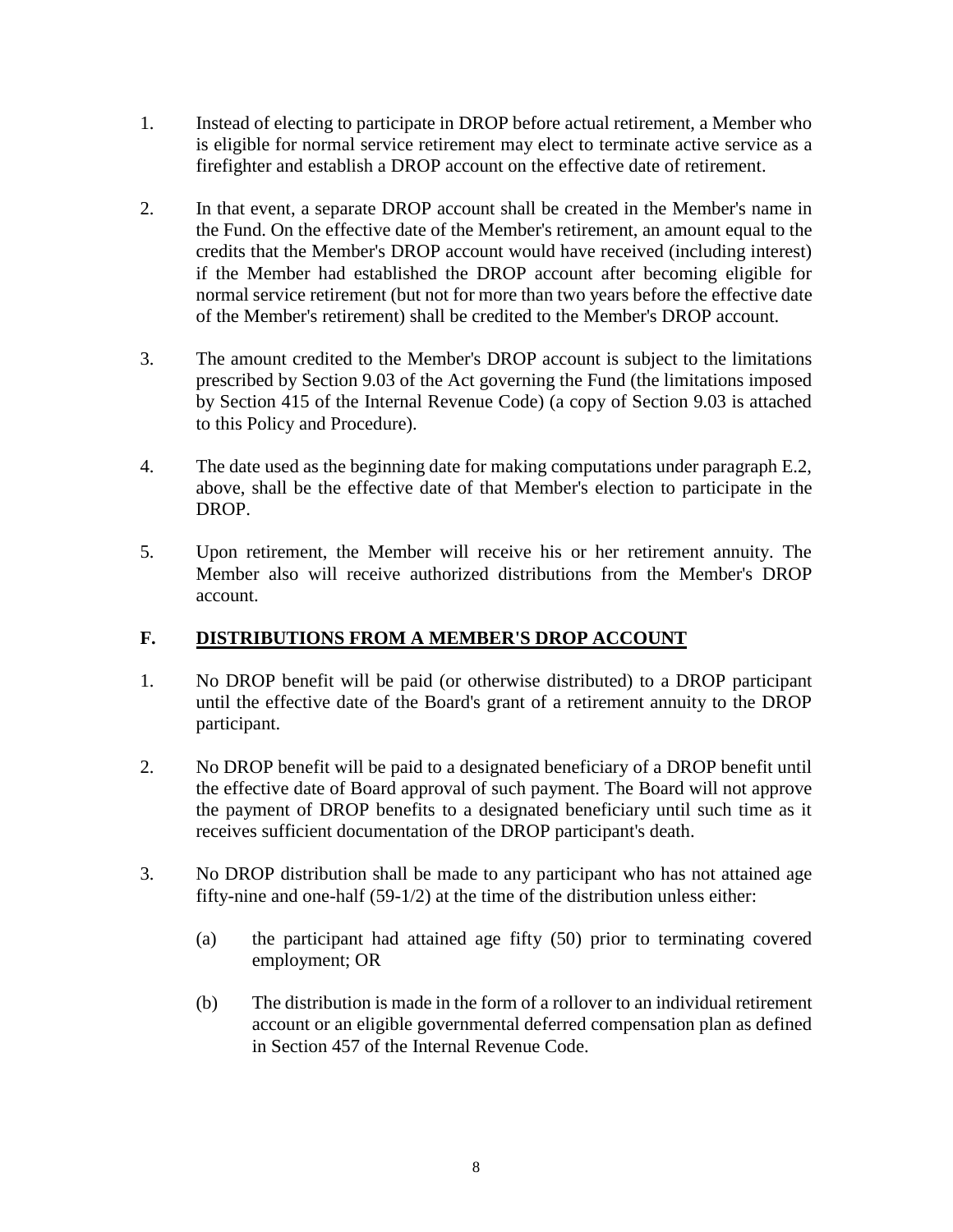- 4. To the extent permissible under federal tax laws, payment of a DROP participant's DROP benefit can be made in the following forms:
	- (a) a single-payment distribution made at a time selected by the DROP participant but not later than April 1 of the year after the participant attains 70-1/2 years of age; or
	- (b) in not more than four payments, which may be equal or unequal (as the DROP participant may determine), all of which must occur not later than April 1 of the year after the DROP participant attains 70-1/2 years of age.
- 5. All distributions from a DROP account are subject to a mandatory twenty percent (20%) withholding for federal income tax unless the withdrawal is transferred directly by the Fund to an Individual Retirement Account (IRA), an Individual Retirement Annuity, a qualified trust, or an eligible governmental deferred compensation plan as defined in Section 457 of the Internal Revenue Code.
- 6. A DROP participant can select the manner in which the participant will receive his or her distribution(s) by filing a completed Distribution Form with the Fund's administrative office.
- 7. Should the DROP participant fail to file a Distribution Form as to all amounts in the participant's DROP account with the Fund's administrative office by the time the participant attains age seventy and one-half (70-1/2), such DROP participant shall be deemed to have elected to receive his or her DROP benefits in the form of a single-payment distribution to be made to the participant not later than April 1 of the year after the member attained age 70-1/2.
- 8. A DROP participant will be allowed to revoke or amend his or her Distribution Form at any time before the DROP participant attains the age of seventy and onehalf (70-1/2) by filing a new Distribution Form with the Fund's administrative office.
- 9. Any filing of a Distribution Form, whether an original filing, a revocation of an earlier filing, or an amendment to an earlier filing, will not take effect until thirty (30) days after it has been received and accepted by the Fund's administrative office. Therefore, no distribution can be made until thirty (30) days after a Distribution Form has been received and accepted by the Fund's administrative office.
- 10. All distributions of DROP benefits will be made on the last business day of the month.

# **G. DESIGNATION OF BENEFICIARIES**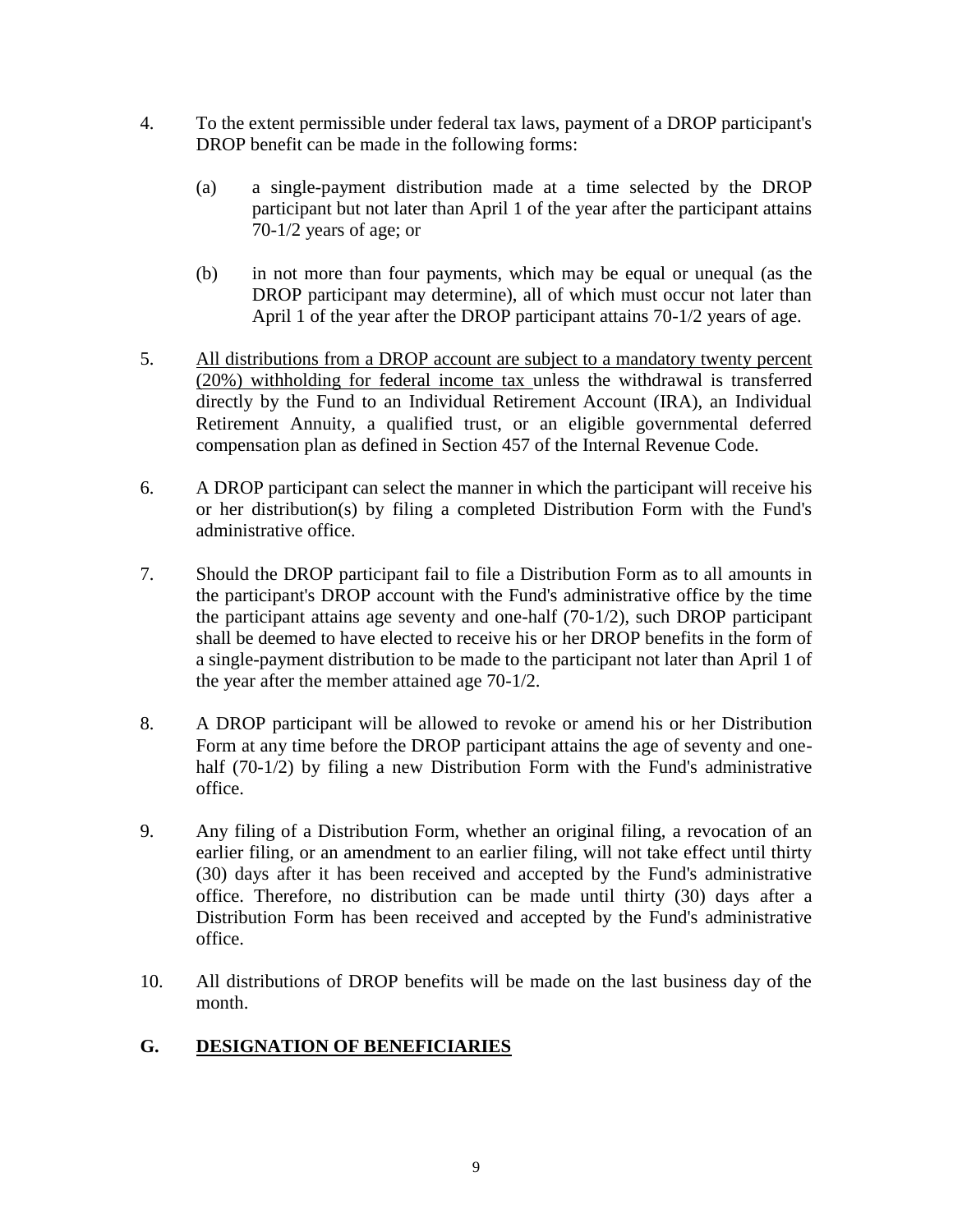- 1. A DROP participant will have the opportunity to designate a beneficiary of his or her DROP benefits when filing the Application. In all other circumstances, the DROP participant must designate a beneficiary on the Beneficiary Form. The DROP participant may designate a contingent beneficiary on the Application Form and/or the Beneficiary Form; in that event, the contingent beneficiary will receive DROP benefits in the event the first selected beneficiary dies prior to or within 72 hours after the death of the DROP participant.
- 2. The Fund's administrative office will provide a Beneficiary Form upon request of the DROP participant.
- 3. If a Member is married at the time of the designation, a designation of a beneficiary other than the Member's spouse is valid only if the spouse consents to the designation in writing on the same form that is used to designate the beneficiary. The consent of a spouse must be notarized before the Fund can accept it.
- 4. If a DROP participant dies while in active service or if the participant has not filed at the Fund's administrative office a Distribution Form that provides how all of the DROP account balance is to be distributed, distributions to the designated beneficiary:
	- (a) will begin not more than one year after the date of the participant's death;
	- (b) will be made either as a single-payment distribution of the participant's DROP account balance or in not more than four equal annual installments over a period of not more than 37 months, as the designated beneficiary may elect on a Distribution Form signed by the designated beneficiary (or the designated beneficiary's legal guardian); and
	- (c) will be made as a single-payment distribution of the participant's DROP account balance if the designated beneficiary has not filed an election within one year after the participant's death.
- 5. If a DROP participant dies after terminating active service and has filed an election with the Board to be paid in not more than four (4) equal annual installments over a period of not more than 37 months, the balance of the participant's DROP account shall be distributed to the designated beneficiary in the manner that the participant selected.
- 6. If the DROP participant has not designated a beneficiary to receive distributions from the participant's DROP account, or if neither the beneficiary nor the contingent beneficiary survives the participant by at least 72 hours, the participant's DROP account shall be distributed in a single-sum payment as soon as administratively possible after the participant's death to any surviving spouse who survives the participant by at least 72 hours, if any, or to the participant's estate if there is no surviving spouse.